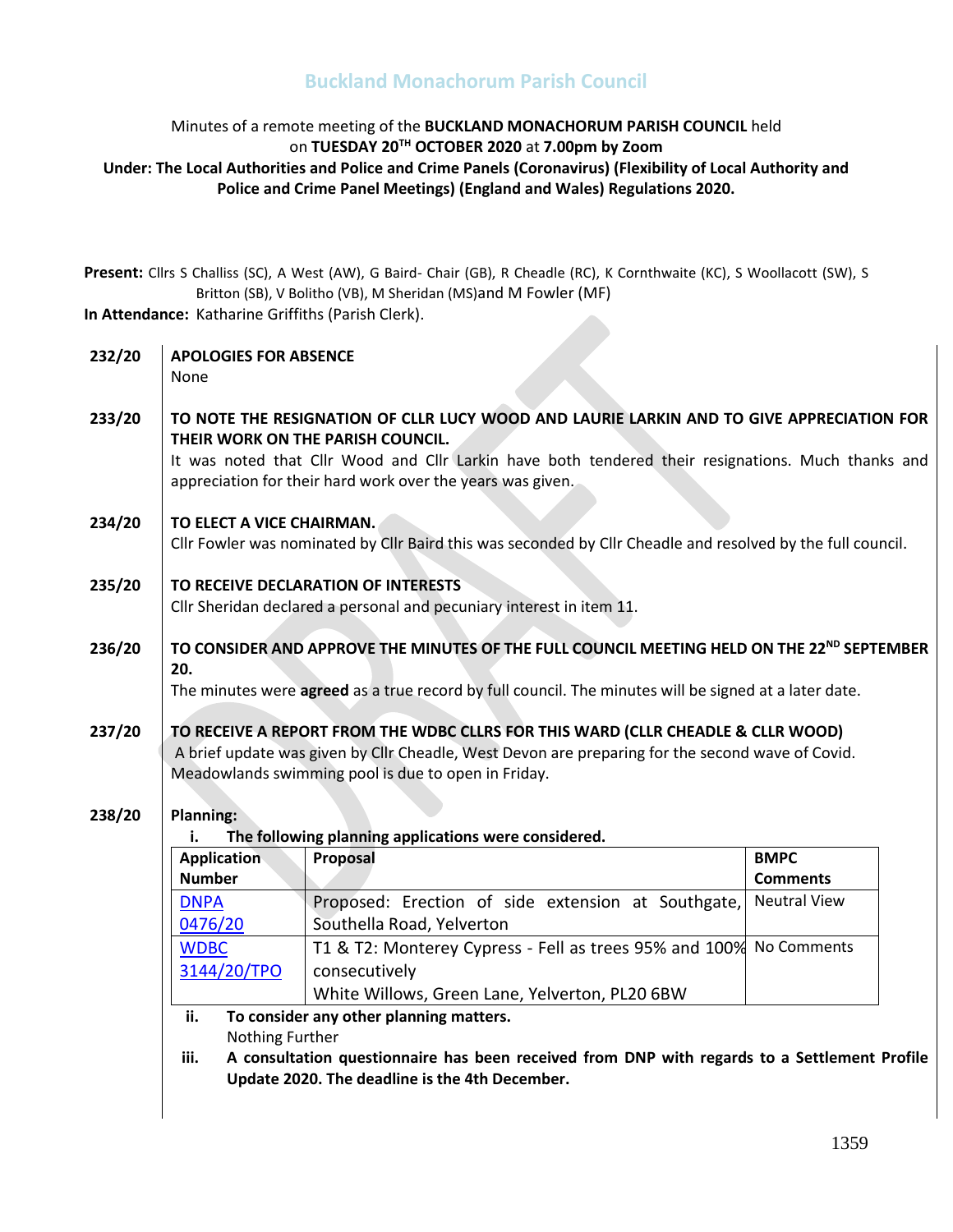DNPA have circulated a short questionnaire with regard to settlement profiles. Yelverton's profile has not changed and Clearbrook has no boundary.

RC and SC will liaise and submit a response on behalf of the council. The Clerk will forward the link to the information to all councillors for information.

#### **239/20 FINANCE**

The accounts for October 2020 were **agreed.**

- i) The following receipts were NOTED since the last meeting; There have been no receipts to note.
- ii) The following payments made since the last meeting were NOTED.

| <b>Payments</b> |                              |               |
|-----------------|------------------------------|---------------|
| 23/09/2020      | <b>Perfect Pasture</b>       | £<br>850.00   |
| 23/09/2020      | Morwellaham Sheds Oil        | £<br>13.80    |
| 23/09/2020      | <b>Butland Partners FP3</b>  | £<br>648.00   |
|                 | Work                         |               |
| 23/09/2020      | <b>DALC - CiLCA Training</b> | f<br>18.00    |
| 23/09/2020      | Clerk Salary and             | 1,119.83<br>£ |
|                 | <b>Expenses</b>              |               |
| 23/09/2020      | Pension                      | £<br>270.50   |
| 01/10/2020      | Axtown Arb                   | £<br>1,106.67 |
| 01/10/2020      | <b>Crapstone Grass Cut</b>   | £<br>120.00   |
|                 | Donation                     |               |

iii) The following payments to be made were **agreed**.

| <b>Amount</b> | <b>Recipient</b>                        |
|---------------|-----------------------------------------|
| £1,106.67     | Axtown Arb.                             |
| £850          | <b>Perfect Pastures</b>                 |
| £210          | <b>SLCC Membership</b>                  |
| £350          | <b>CiLCA</b> fees                       |
| £18           | <b>DALC</b> training                    |
| £31.04        | Npower KG - reimbursement               |
| £1357.24      | Payroll                                 |
| £120          | <b>Crapstone Grass Cutting Donation</b> |

iv) The **bank reconciliation** was noted.

### **240/20 CORRESPONDENCE RECEIVED:**

#### 1) **An email has been received regarding the restriction of access to St Andrews primary school grounds out of school hours.**

Cllr Fowler gave an update. The School has been previously criticised by OFSTED for the lack of security. Apart from Covid one of the reasons that it is currently not open out of school hours is due to increasing incidents of vandalism. The school are discussing the matter and the issue will be raised with the Governors.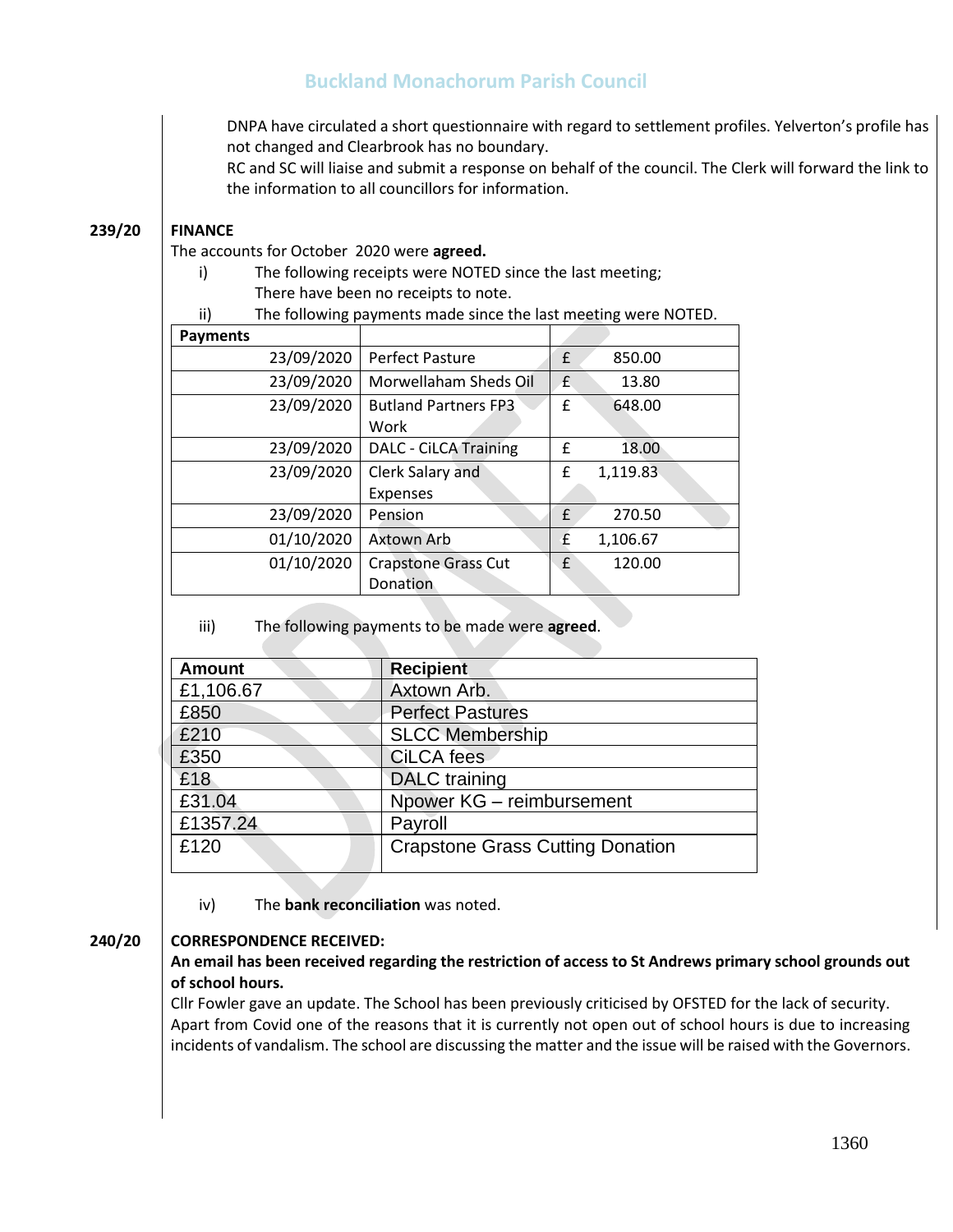| 241/20 | UPDATE ON THE CRAPSTONE BUS SHELTER AND BUS BAY MARKINGS. TO DISCUSS AND AGREE THAT THE<br>OWNERSHIP OF THE BUS SHELTER IN CRAPSTONE WILL BE TRANSFERRED TO THE OWNER OF GREEN<br>ACRES.                                                                                                                                                                                                                                                                                              |
|--------|---------------------------------------------------------------------------------------------------------------------------------------------------------------------------------------------------------------------------------------------------------------------------------------------------------------------------------------------------------------------------------------------------------------------------------------------------------------------------------------|
|        | A representative from DCC highways RC and MS met to discuss the suggestion. The initial thought is that<br>there are no problems with having the Bus Stop box on the other side of the road. MS has sent information<br>to DCC highways and a response is being awaited.                                                                                                                                                                                                              |
|        | It was decided to carry the item forward to the next meeting for a decision to be made.                                                                                                                                                                                                                                                                                                                                                                                               |
| 242/20 | <b>UPDATE ON THE "BIKE RACK" PROVISION AT YELVERTON</b>                                                                                                                                                                                                                                                                                                                                                                                                                               |
|        | Cllr Fowler is still waiting for a response.                                                                                                                                                                                                                                                                                                                                                                                                                                          |
| 243/20 | UPDATE ON THE NOTICEBOARD AT YELVERTON BY THE BUS STOP.<br>Thanks, was given to RC, MF and KC for the work that they have carried out on it. It is looking much better.<br>There are plans for information on the Air Field to go into one section.<br>A discussion was had around information for the other sections. Suggestions included, information for<br>cyclists, a local map with useful links or information from local businesses (including those at the Leg O<br>Mutton) |
| 244/20 | UPDATE ON THE CRAPSTONE PHONE BOX.<br>No further update at this time.                                                                                                                                                                                                                                                                                                                                                                                                                 |
| 245/20 | TO CONSIDER THE REMEMBRANCE DAY SERVICE - SUNDAY 8TH NOVEMBER<br>It is planned to hold a service, there will be no service sheets and it will not be advertised.<br>All social distancing guidance will need to be followed.<br>The clerk will order a wreath.                                                                                                                                                                                                                        |
| 246/20 | UPDATE ON THE MEETING WITH REGARDS TO THE AIR AMBULANCE LANDING SITE AT THE YELVERTON<br>WAR MEMORIAL RECREATION FIELD.<br>A site meeting was attended by GB and the Clerk, it was a positive meeting and further information<br>regarding cost is being waited for before a decision can be made.                                                                                                                                                                                    |
| 247/20 | TO CONSIDER PROJECTS FOR S106 FUNDING.<br>Cllr Sheridan put a proposal forward for the development of the entirety of the Crapstone playing field<br>including the section that is currently being grazed It would be a big project and as such would be tackled<br>via plan for entire site implemented in four potential phases: phase 1 - play park; phase 2 - conservation<br>area; phase 3 - multipurpose community centre; & phase 4 - all - weather sports pitches.            |
| 248/20 | <b>BMPC Communications</b> (newsletters, social media, press articles)<br>Moorlinks - the deadline is soon. Any articles should be forwarded to Cllr Cheadle.                                                                                                                                                                                                                                                                                                                         |
| 249/20 | UPDATE ON THE WEBSITE AND ACCESSIBILITY CHANGES.<br>No Further updates at this time. Currently awaiting feedback from the website provider.                                                                                                                                                                                                                                                                                                                                           |
| 250/20 | PARISH PATHS (P3) AND OTHER FOOTPATH MATTERS.<br>Cllr Woollacott has had a good response for surveying the footpaths.<br>The new and improved stretch of footpath 3 is looking good.                                                                                                                                                                                                                                                                                                  |
|        |                                                                                                                                                                                                                                                                                                                                                                                                                                                                                       |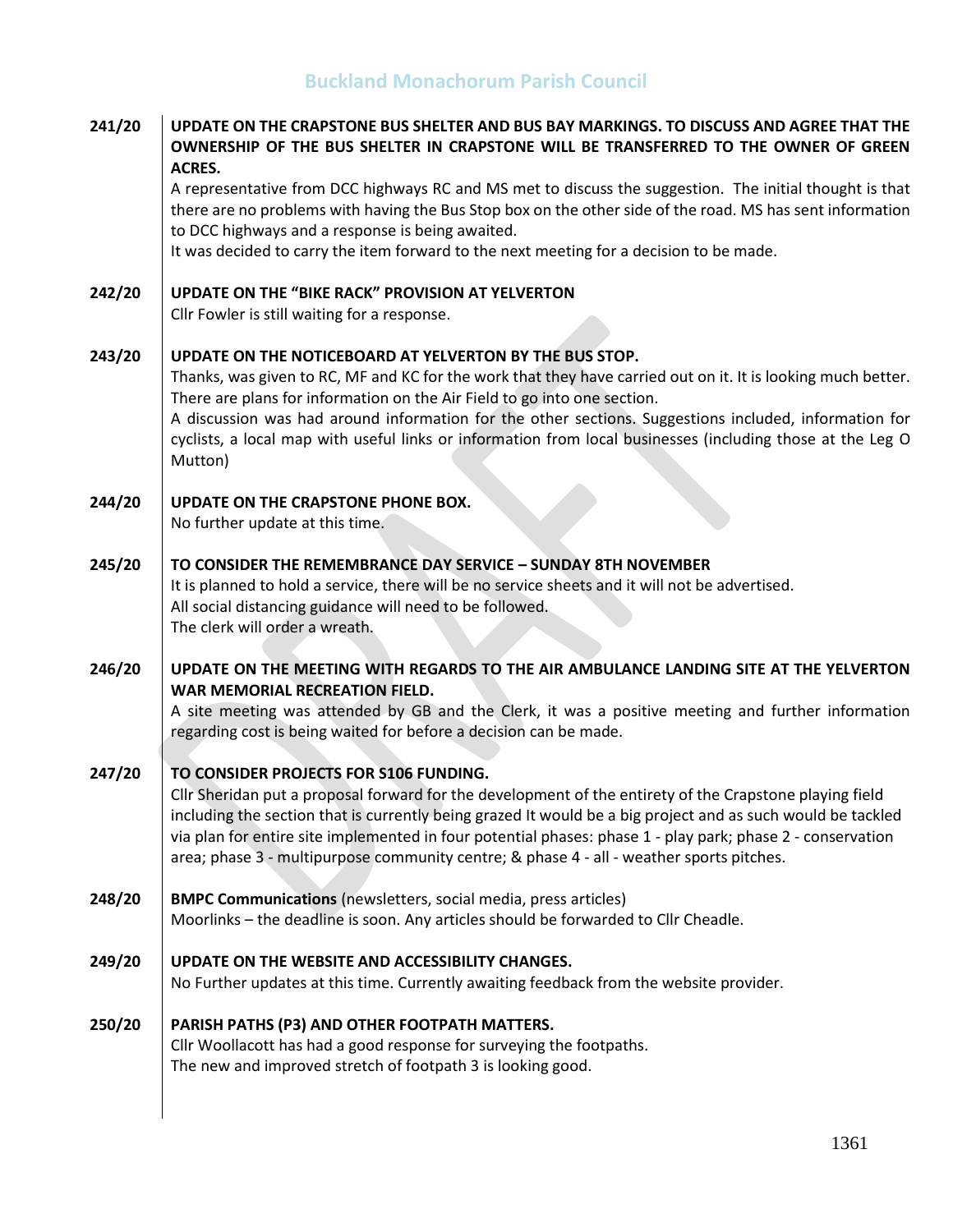|        | The Rotary Club have offered to carry out some maintenance in the parish, there is a large area of<br>Rhododendrons by Briar Tor and it has been suggested that the are reduced in size. The committee had no<br>objections. |
|--------|------------------------------------------------------------------------------------------------------------------------------------------------------------------------------------------------------------------------------|
| 251/20 | <b>HIGHWAY MATTERS</b>                                                                                                                                                                                                       |
|        | The resurfacing of Yelverton forecourt has begun.                                                                                                                                                                            |
|        | Cllr Woollacott raised speed issues in The Crescent at Crapstone, this will be passed to DCC Highways<br>department.                                                                                                         |
|        | Highway maintenance will be taking place in a number of locations around the parish over the next month.                                                                                                                     |
| 252/20 | A REQUEST TO CHECK GRIT BINS AND REPORT ANY THAT NEED RE-FILLING, ONLINE OR TO THE CLERK.<br>This was noted.                                                                                                                 |
| 253/20 | <b>GENERAL PURPOSES:</b>                                                                                                                                                                                                     |
|        | 1) BUCKLAND MONACHORUM GROUND MAINTENANCE CONTRACT<br>To consider and agree the tender documents for the Buckland Monachorum Grounds Maintenance<br>Contact.                                                                 |
|        | The documents were agreed with one amendment to paragraph 14.                                                                                                                                                                |
|        | 2) TO AGREE THE FOLLOWING TIME SCALE.                                                                                                                                                                                        |
|        | Advert to be put out 1st week of November 20                                                                                                                                                                                 |
|        | Closing date of Friday 8th January 21.                                                                                                                                                                                       |
|        | Tenders to be opened on 12th January 21                                                                                                                                                                                      |
|        | The time scale was agreed. The advert will be placed in the Tavistock Times, on the Website and<br>Noticeboards.                                                                                                             |
|        | It will also be circulated to interested parties.                                                                                                                                                                            |
| 254/20 | <b>CEMETERY</b>                                                                                                                                                                                                              |
|        | <b>UPDATE ON CAR PARK SIGNS.</b>                                                                                                                                                                                             |
|        | After a discussion it was agreed that the wording would read "Strictly for Cemetery Use Only" and the                                                                                                                        |
|        | Clerks email address would be added.                                                                                                                                                                                         |
|        | It was agreed that the signs and posts would be ordered.                                                                                                                                                                     |
| 255/20 | <b>PLAYPARKS</b>                                                                                                                                                                                                             |
|        | Any issues to report                                                                                                                                                                                                         |
|        | The contractors are completing the cemetery hedge first then will be carrying out the work on the<br>playpark fence.                                                                                                         |
| 256/20 | <b>COUNCIL OWNED/MANAGED LAND</b>                                                                                                                                                                                            |
|        | Updates on the two ground maintenance contracts.                                                                                                                                                                             |
|        | It was agreed that the grounds maintenance has improved greatly and the area is looking much better.                                                                                                                         |
| 257/20 | <b>BUSINESS AT THE CHAIRMAN'S DISCRETION - NO DECISION MAKING TO TAKE PLACE DURING THIS</b><br>ITEM.                                                                                                                         |
|        | It has been noted that the tree that was overhanging the bus shelter in Yelverton has been taken down.<br>The solar light at the shelter has been checked and is working well in readiness for the darker mornings.          |
| 258/20 | <b>ITEMS FOR THE NEXT AGENDA</b>                                                                                                                                                                                             |
|        |                                                                                                                                                                                                                              |